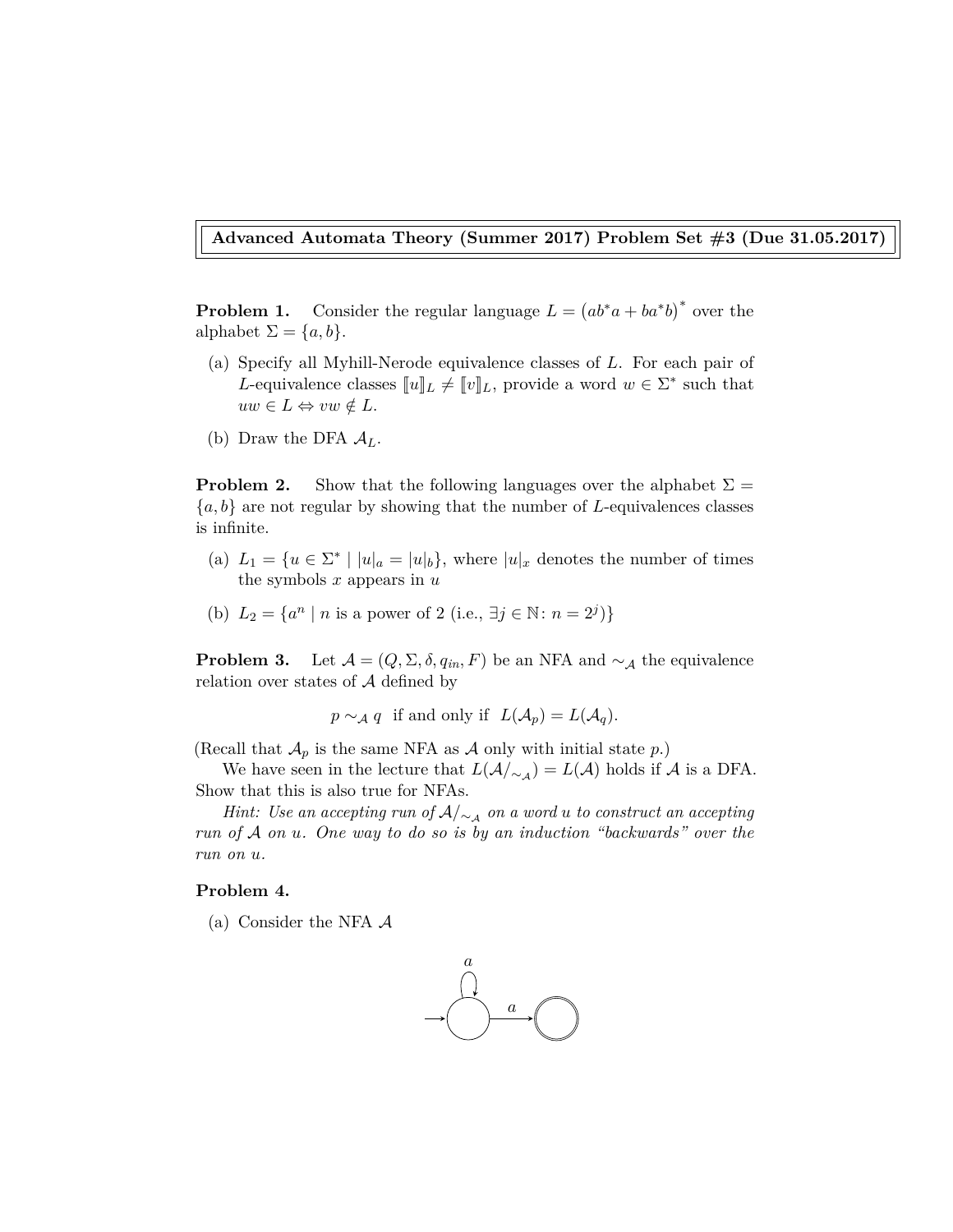Provide two additional, pairwise distinct DFAs  $A_1$  and  $A_2$  with two states such that  $L(\mathcal{A}_1) = L(\mathcal{A}_2) = L(\mathcal{A}).$ 

- (b) Specify a family of regular languages  $L_n$  and for each  $n \in \mathbb{N}$  NFAs  $\mathcal{A}^{(n)}_1$  $\mathcal{A}_1^{(n)}, \ldots, \mathcal{A}_n^{(n)}$  such that
	- $\bullet$   $L({\cal A}_i^{(n)}$  $i_i^{(n)}$ ) =  $L_n$  for  $i \in \{1, ..., n\}$ ; and
	- $\bullet$   $\mathcal{A}_1^{(n)}$  $\mathcal{A}_1^{(n)}, \ldots, \mathcal{A}_n^{(n)}$  all have the same number of states but are pairwise non-isomorphic; and
	- each NFA with strictly less states than  $\mathcal{A}_i^{(n)}$  $i^{(n)}$  for an arbitrary  $i \in \{1, \ldots, n\}$  does not accept  $L_n$ .

**Problem 5.** Consider the NFA A given by the following pointed LTS:



- (a) Construct the bisimulation quotient automaton  $\beta$  of  $\mathcal A$  using the marking algorithm presented in the lecture.
- (b) Prove that  $\beta$  is a minimal NFA accepting  $L(\mathcal{A})$  or give a counterexample to disprove this claim.

**Problem 6.** Consider the sample  $S = (S_+, S_-)$  with

$$
S_+ = \{abbab\}
$$

and

$$
S_- = \{\varepsilon, ab, ba\}
$$

over the alphabet  $\Sigma = \{a, b\}.$